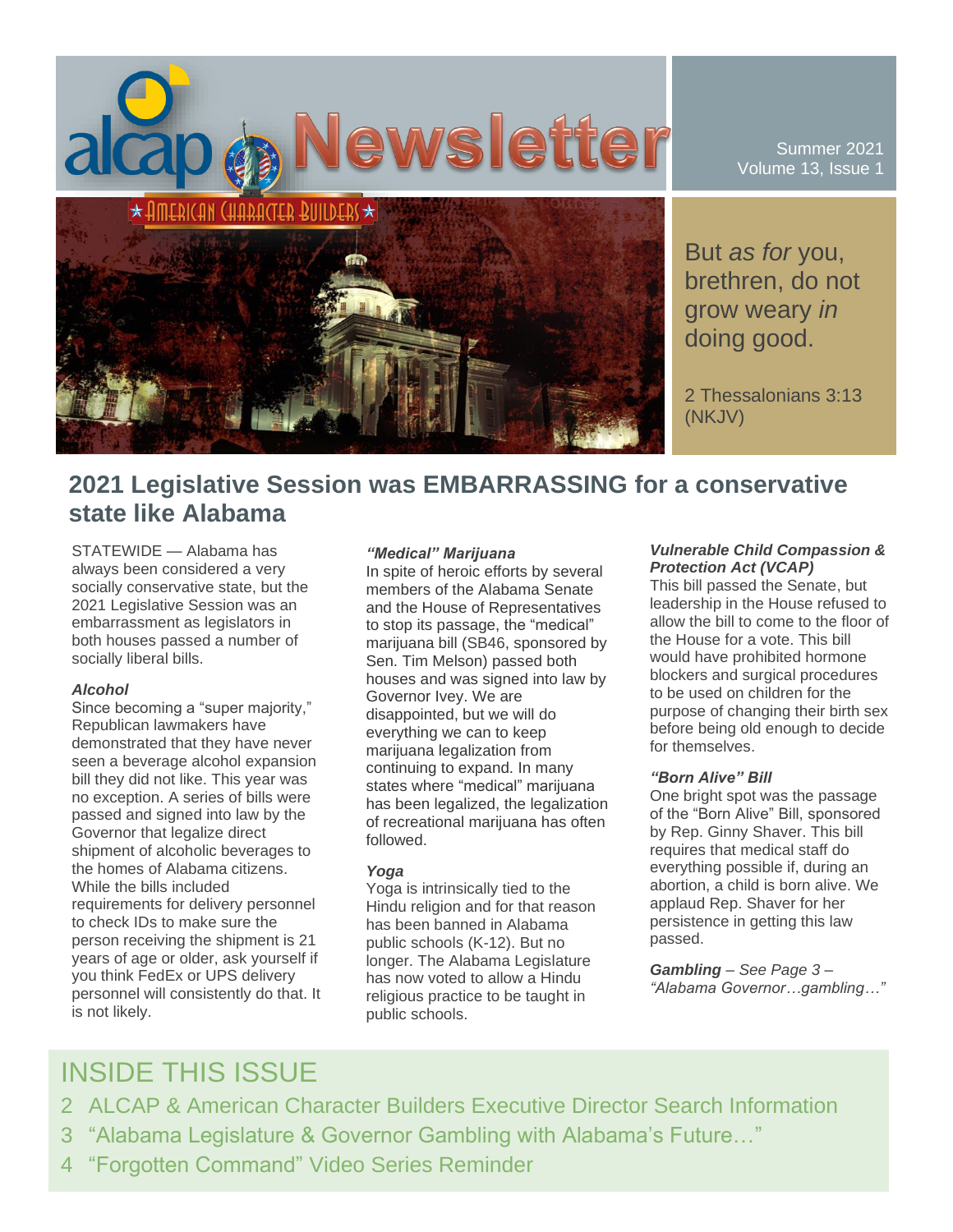# STAFF:

Joe Godfrey, jgodfrey@alcap.com *Executive Director*

Cheryl Corley, ccorley@alcap.com *Administrative Assistant*

## CONTACT US:

2376 Lakeside Drive Birmingham, AL 35244 Phone: 205.985.9062 www.ALCAP.com www.AmericanCharacterBuilders.org

# WHO WE ARE:

The Alabama Citizens Action Program (ALCAP), originally founded in 1937 as the Alabama Temperance Alliance, serves together with local churches as Alabama's "moral compass." This ministry provides an outlet for churches throughout Alabama to fulfill God's command to His followers to be "salt & light" in our culture. (Matthew 5:13-16)

In 2010 ALCAP became a 501c4 organization (non-profit, but NOT tax-deductible) and renamed its school program "American Character Builders," a 501c3 organization (non-profit AND taxdeductible), having its own separate Board of Directors.

Churches are encouraged to support ALCAP while individuals are encouraged to support American Character Builders with their financial contributions and prayers.



# **Executive Director Search Begins**

*After I announced my plan to retire, effective April 30, 2022, as executive director of ALCAP & American Character Builders, the Boards of both organizations began the search process for a new executive director.*

BIRMINGHAM, AL— During the annual board meeting of the ALCAP Board (by Zoom) on March 1 of this year, I announced my plan to retire on April 30, 2022, at the end of the 2022 Legislative Session and the current Alabama political quadrennium. I will have completed 15 years at ALCAP and American Character Builders and I believe it is time for someone with energy and fresh ideas to "take the reins."

It has been my honor and privilege to serve the Boards of ALCAP & American Character Builders, as well as the churches of Alabama in these important ministries. As your voice in the Alabama Legislature concerning moral issues and as your missionary in the Alabama State House, I have been truly blessed. By providing resources for churches and schools to use in teaching students about the dangers of addictive drugs and activities, I pray that our work has made an eternal impact in our state and beyond.

After announcing my retirement, the ALCAP Board formed a search committee that also



includes a member of the American Character Builders Board. This search committee has been tasked with finding my successor with the goal of having this person in place by the first of October of this year. It is hoped that I will be able to introduce the new executive director to the churches of Alabama through December and that he will be able to "shadow" me at the Alabama Legislature beginning the second Tuesday of January 2022.

Please pray for the search committee, the man God has in mind for this ministry (and his family), and for my wife and me as we transition to a new stage in our lives and personal ministry.

For more information about the job qualifications and requirements or to submit a résumé, visit https://alcap.com/who-isalcap/executive-directorsearch/ or contact Cheryl Corley at **205.985.9062** or by email at *ccorley@alcap.com*.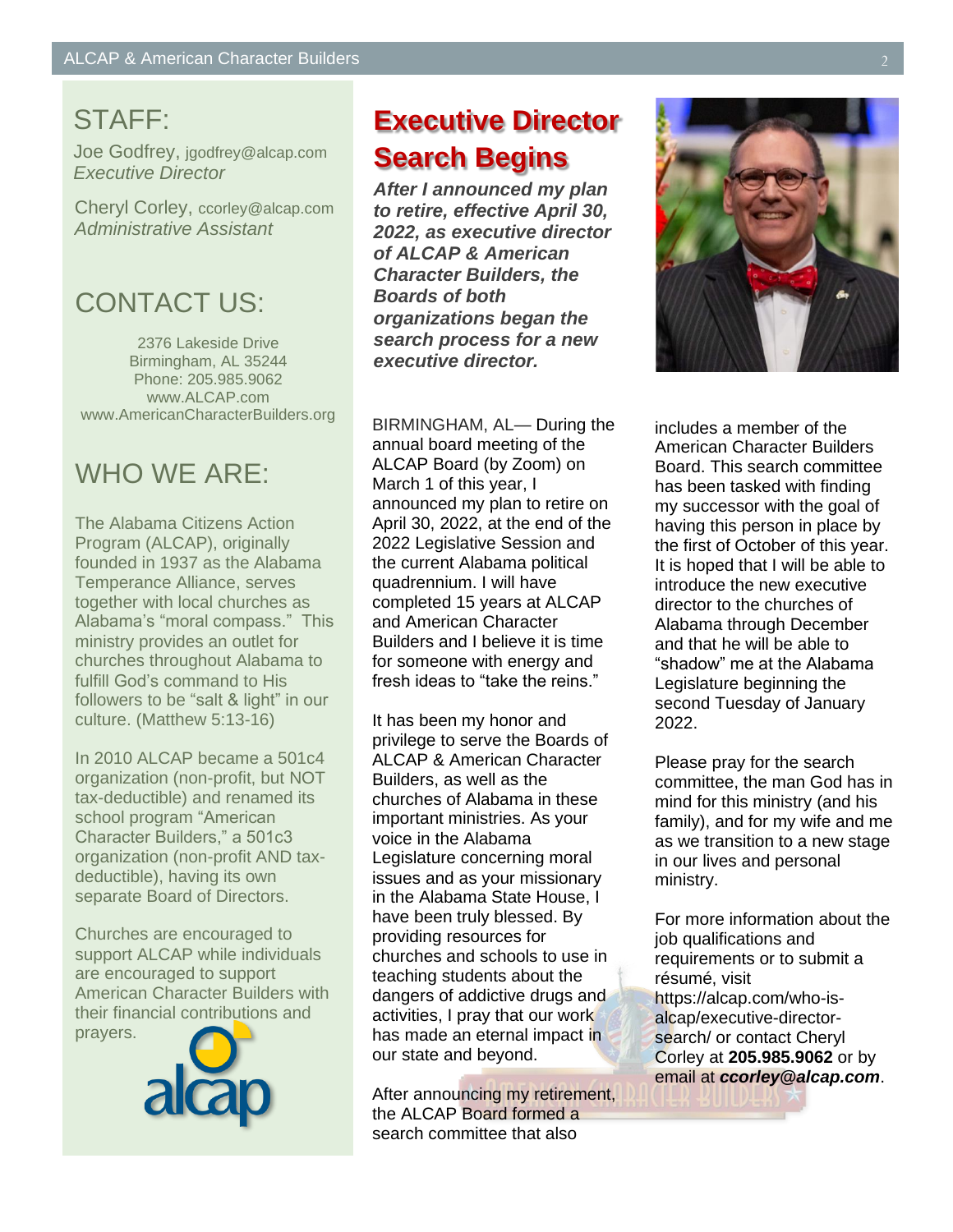## **Alabama Governor and Legislature Are Gambling with Alabama's Future and "Family-Friendly" Culture**

## *[Continued from Page 1]*

For ALCAP, the biggest issue during the 2021 Regular Session of the Alabama Legislature was gambling. Early in the session, Sen. Del Marsh introduced a comprehensive gambling bill (SB214) that included a state-sponsored lottery, state-sanctioned casinos, a compact with the Poarch Creek Indians that would allow them to turn their current facilities into full-fledged casinos and build a new casino in Northeast Alabama, as well as legalizing online gambling and sports betting. He, also, introduced several bills that gave details concerning how gambling would operate in the state and where the gambling revenue would be used. This is called, "enabling legislation."

Because a bill legalizing gambling must be a constitutional amendment, it requires 21 votes in the Senate and 63 votes in the House to pass. Also, constitutional amendments do not go to the Governor for a signature but are placed on a statewide ballot for the voters to decide. Sen. Marsh's bill only received 19 votes and thus, it "died." However, a few weeks later, Sen. Jim McClendon, who had already introduced a "lottery only" bill (SB319), which we argue could eventually result in casinos, was voted out of the Senate Tourism Committee. The problem was that SB319 was substituted with language that was very much like Sen. Marsh's original comprehensive gambling bill that included casinos throughout the state, online gambling, etc. This time, the gambling bill passed the Senate with a vote of 23-9 and was sent to the House for their consideration, with the goal of the constitutional amendment being on the ballot in the November 2022 election.

The House leadership proceeded to make amendments in an attempt to get as many people "on board" as possible, but the bill never made it to the floor of the House for a vote. The main reason was "greedlock" (gridlock that occurs when various gambling enterprises cannot agree on a way for everyone to get a "piece of the gambling pie"), but we have also heard that many, many pastors and church members contacted their State Senators and House Members, and that was certainly an important part of what stopped this massive gambling expansion in our state.

A last-minute attempt late at night on the next-to-the last legislative day to bring the gambling bill to the floor of the House with a substitute that would have made it a "lottery only" bill, failed and caused a great deal of resentment among legislators. The Legislature took a week off and returned for the last day of the session on May 17. They hoped to get a compromise worked out during that week, but failed to do so and the gambling bill, as well as the enabling legislation, never made it to the floor of the House for a vote.

"Rumor has it" that if the different pro-gambling factions are able to reach a compromise, the Governor may call a special session in coming weeks to address the gambling issue. She may call the special session to deal with another issue, but unless she specifically states that the special session is limited to one legislative matter, gambling (if it is not the reason for the special session) could be introduced. The battle for the soul of Alabama is not over for this year and we must stay diligent in guarding against the pro-gambling forces that will keep pushing to forever change the culture of our great state.

**What can you do? Do not wait until a special session or the 2022 Regular Session of the Alabama Legislature to contact your state senator or House member to voice your opposition to gambling expansion in Alabama. Go ahead and let them know that you are disgusted with their continued efforts to push gambling on our family-friendly state. Contact the Governor and ask her to ENFORCE the anti-gambling laws of our state by allowing the Attorney General to use State Troopers to shut down illegal gambling operations. She has stated publicly that illegal gambling is rampant in Alabama. The reason is that she will not enforce the current laws against it and the solution is to enforce the laws and strengthen those laws if necessary – NOT to legalize and expand gambling!**